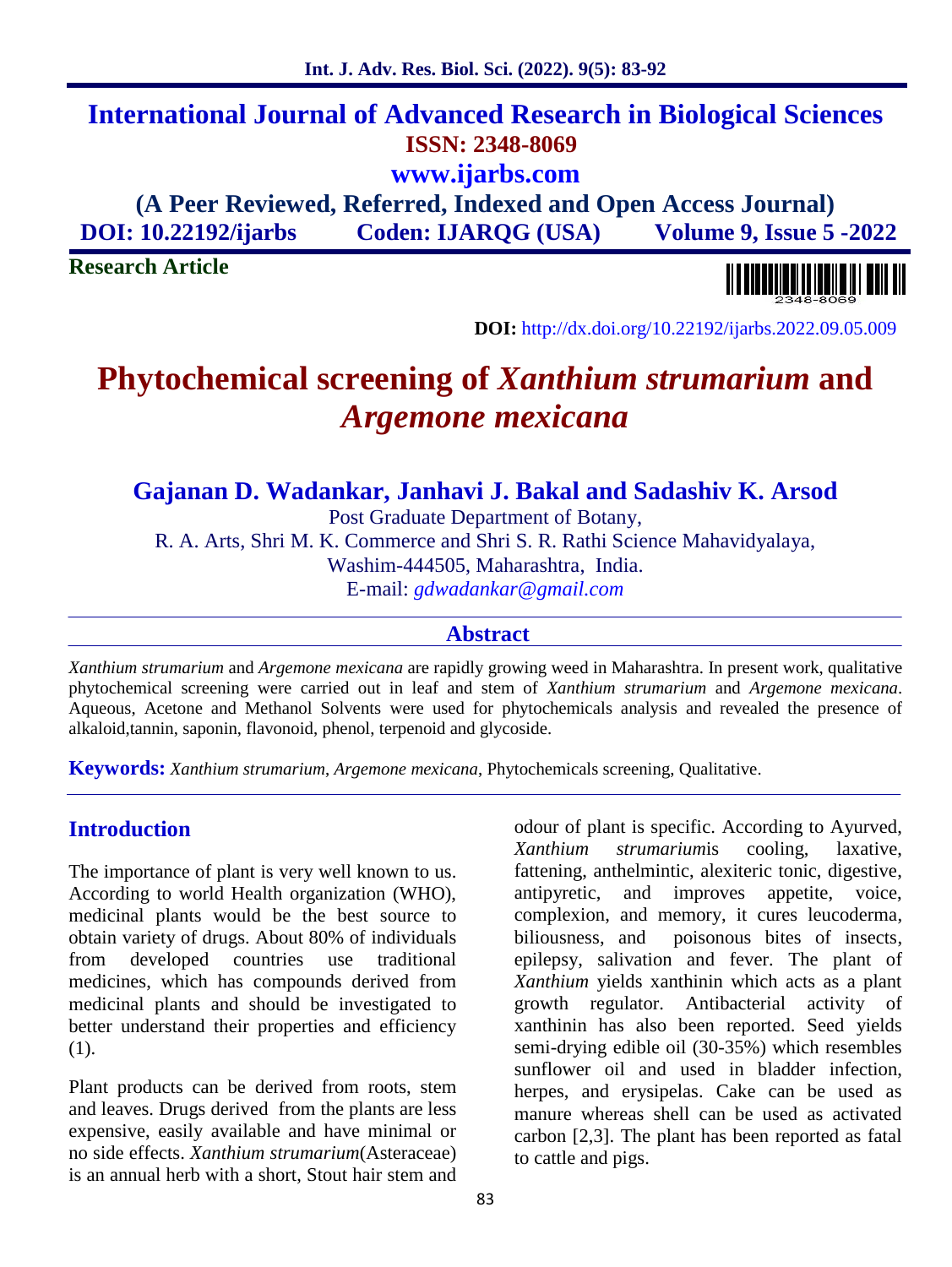*Argemone mexicana* L. (Papaveraceae), commonly known as Prickly Poppy in English. It occurs as wasteland weed in almost every part of India [4, 5]. In Mexico, the seeds have been used as an antidote to snake poisoning [6]. In India, the smoke of the seeds is used to relieve toothache. The fresh yellow, milky seed extract contains protein-dissolving substances effective in the treatment of diuretic, anti-inflammatory, malarial fever, leprosy, scorpion sting, warts, cold sores, wound healing, skin diseases, itches, jaundice and an antidote to various poisons [7-10]. The seeds arepurgative and sedative (Ayurveda) [11], useful in skin diseases and leucoderma (Yunani) [12] and in Homeopathy, the tincture of the entire plant is reported to be used orally for bronchitis and whooping cough [13, 14]. The fresh juice of the leaves and the latex both are reported to be used externally as a disinfectant for open wounds and cuts [15, 16]. Various isoquinoline alkaloids viz. berberine, cryptopine, coptisine, muramine, scoulerine, stylopine, cheilkanthifoline, sanguinarine, sarguinarine, chelerytherine, sanguinarine, thalifoline and protopine have been reported from the plant [17].

The present study was undertaken to evaluate the phytochemical analysis of *Xanthium strumarium* and *Argemone mexicana*, stem and leaves.

## **Materials and Methods**

#### **Collection of plant material**

Fresh plant material of *Xanthium strumarium* L. and *Argemone mexicana* L. were collected from different regions of Washim district, Maharashtra, India. It commonly occur in cultivated land, along with roadside, Shady & moist places. plant material washed under running tap Water 2-3 times to remove soil particles and dust. the plant material were shaded for 12 days. After drying plant materials grinded into fine powder using mechanical blender and then transfer into airtight Container with proper labeling for further use.

#### **Preparations of solvent Extracts**

Stem and leaves of the plant samples were thoroughly washed with running tap water 2-3 times and then finally washed with distilled water followed by shade-dried for seven days and then dried in an oven below 50ºC. The dried plant materials were then powdered using mixer and grinder. 30g of plant powder were extracted with 100ml of aqueous, acetone and methanol. After 24 hours, it was filtered through a filter paper, filtrate was collected. Test can be Conducted then and there it self after Collection or Can be stored in refrigerator for Conducting test later.

#### **Phytochemical screening**

Extracts ofstem and leaves of *Xanthium strumarium* and *Argemone mexicana* using aqueous, acetone and methanol were subjected to various chemical tests in order to determine the secondary plant constituents: (18-22).

#### **Test for Alkaloids**

#### **Mayer's test**

A few drop of Mayer's reagents was added the Turbidity of the resulting precipitate indicates positive test for alkaloids.

#### **Test for Tannins**

A few chops of 0.1% ferric chloride was added and observed blackish-blue or brownish green Coloration indicates the Presence of Tannins.

#### **Test for saponins**

Extract was mixed with 5 ml of distilled Water in a test tube and then it was shaken vigorously, formation of stable foam indicates presence of Saponins.

#### **Test for Flavonoids**

Extract were treated with few drops of lead acetate solution yellow Coloration indicates. The presence of flavonoids.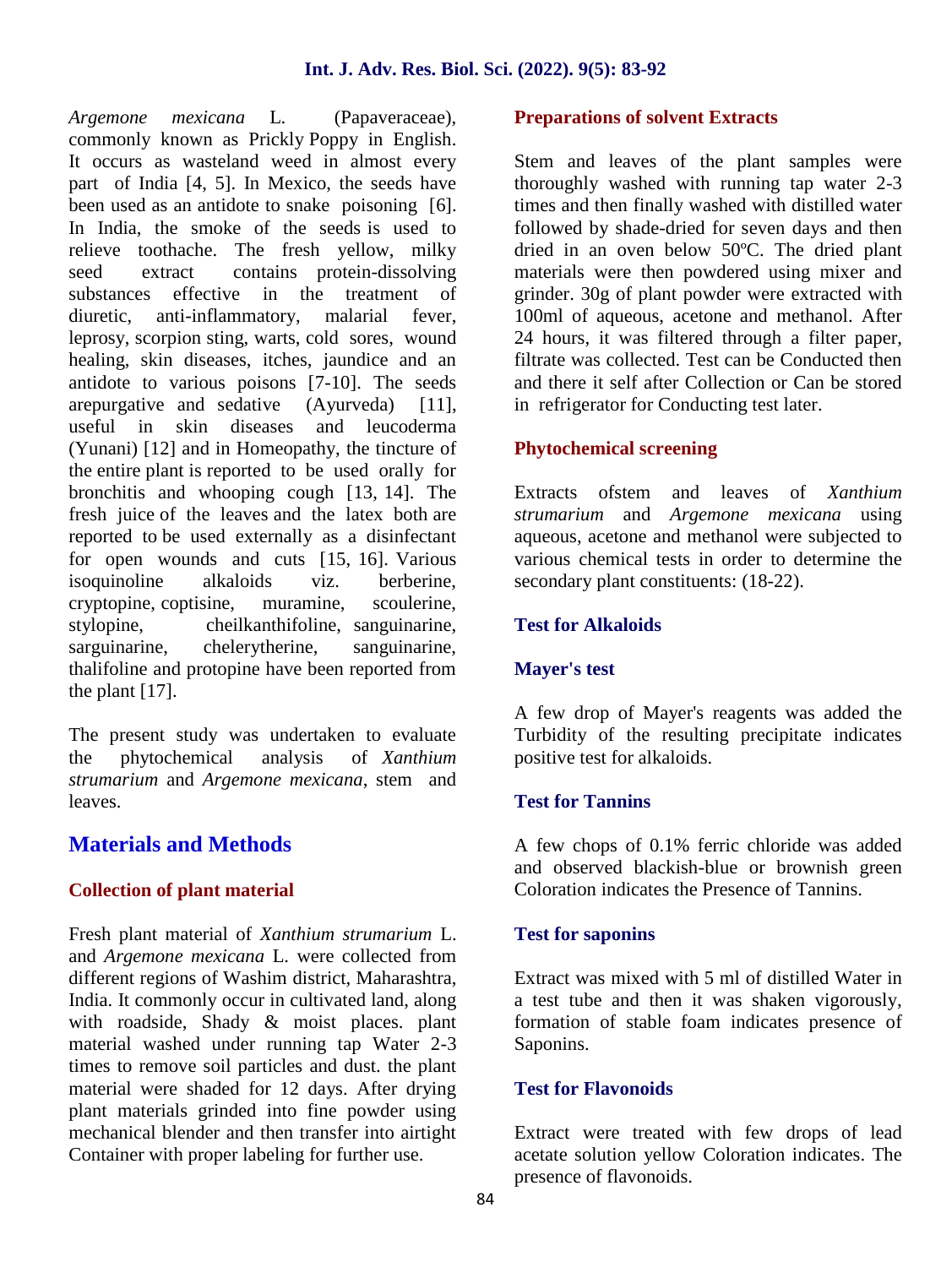#### **Test for phenol**

Crude Extract were treated with 3-4 drops of ferric chloride solution. bluish black or blue green colour indicate positive test for phenol.

#### **Test for Terpenoids**

#### **(Salkowski test)**

Extract was mixed in 2 ml of chloroform and concentrated H₂SO4 (3ml) was carefully added to forma layer. A radish brow coloration of thin inter face was formed it indicates positive test for terpenoids.

#### **Test for amino acids**

#### **Ninhydrin test**

Crude extract when boiled With 2 ml of 0.2% Solution of Ninhydrin Violet color indicates the presence of amino acids.

#### **Test for Carbohydrates**

#### **Benedict's test**

2 ml of Benedict's reagent added and heated on boiling Water bath for 2 min. reddish brown precipitate indicates the presence of Carbohydrates.

#### **Test for Glycosides**

To known volume of extract 1 ml of distilled Water added and aqueous solution of NaOH was added formation of yellow color indicates positive test for Glycosides.

#### **Results and Discussion**

Phytochemical analysis of aqueous Acetone and methanol extract of *Xanthium strumarium* and *Argemone mexicana* shows positive test for tannin, phenol and glycosides were present in both plants. protein and Carbohydrates were absent in the extracts of both plants. Terpenoids were present In *X. strumarium* Leaf extracts. Aqueous Acetone and Methanol extract of *Argemone mexicana* stem Shows positive tests for flavonoids. The Water extract of *X. strumarium* Contain Tannin, saponin, flavonoid, phenol, Terpenoid and glycosides. Water extract of the Leaf of *Argemone mexicana* Tannin, saponin, flavonoids, phenol and glycoside is present. Alkaloid were Absent In Aqueous and Acetone Extracts and present in Methanol extract of stem of *Argemone mexicana*. Aqueous Acetone and Methanol extracts of stem of *Argemone mexicana* Shows for Saponin, Tannin, flavonoid, phenol and Glycoside. The results of phytochemical contents stem and leaf in Aqueous, Acetone and Methanol of *Xanthium strumarium* and *Argemone mexicana* are reported in Table 1 (Fig. 1 to 3), Table-2(Fig. 4 to 6) and Table-3 (Fig. 7 to 9), Table 4 (Fig. 10 to 12), respectively.

|                   |  |  |  |  | Table 1: Phytochemical analysis of Aqueous, Acetone and Methanol extract of stem of Xanthium |  |  |  |
|-------------------|--|--|--|--|----------------------------------------------------------------------------------------------|--|--|--|
| <i>strumarium</i> |  |  |  |  |                                                                                              |  |  |  |

| Test         | Aqueous | Acetone | Methanol |
|--------------|---------|---------|----------|
| Alkaloid     |         |         |          |
| Tannin       |         |         | +        |
| Saponin      |         |         |          |
| Flavonoid    |         |         |          |
| Phenol       |         |         |          |
| Terpenoids   |         |         |          |
| Amino acid   |         |         |          |
| Carbohydrate |         |         |          |
| Glycoside    |         |         |          |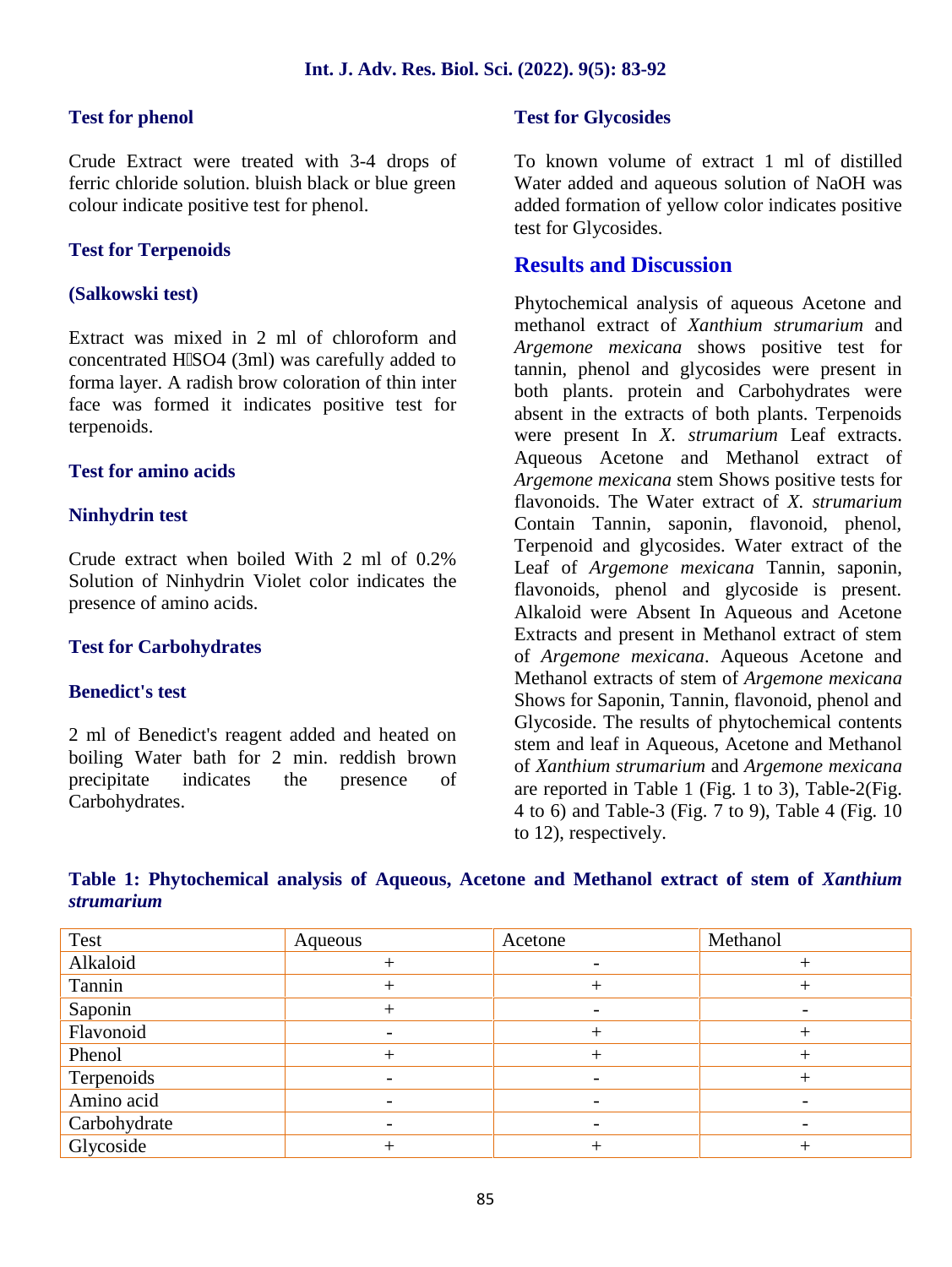

**Int. J. Adv. Res. Biol. Sci. (2022). 9(5): 83-92**

#### **Fig. 1 Phytochemical analysis of Aqueous extract of stem of** *Xanthium strumarium*



**Fig. 2 Phytochemical analysis of Acetone extract of stem of** *Xanthium strumarium*



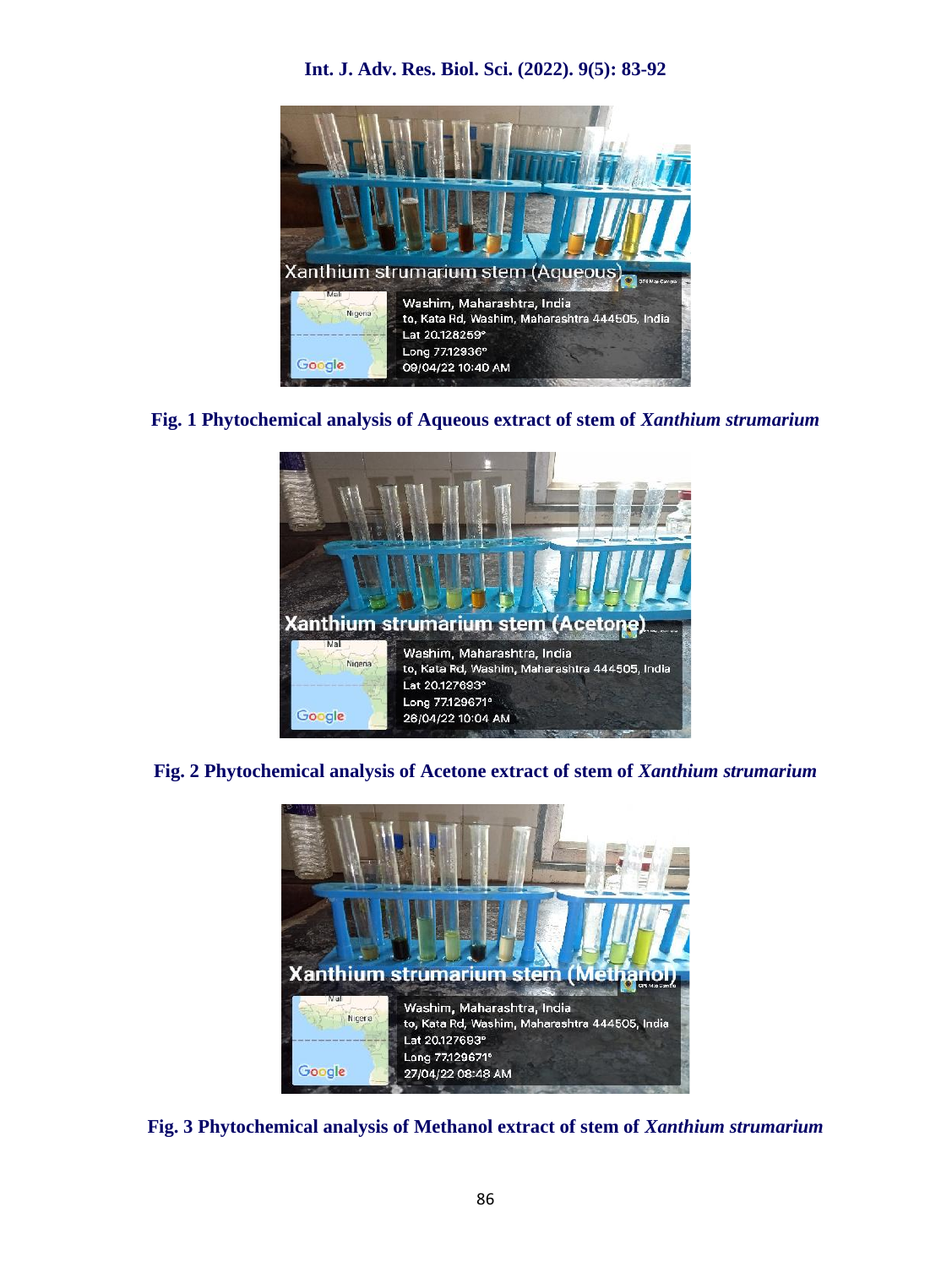| Table 2: Phytochemical analysis of Aqueous, Acetone and Methanol extract of leaf of Xanthium |  |  |  |
|----------------------------------------------------------------------------------------------|--|--|--|
| strumarium                                                                                   |  |  |  |

| Test         | Aqueous | Acetone | Methanol                     |
|--------------|---------|---------|------------------------------|
| Alkaloid     |         |         | $\overline{\phantom{0}}$     |
| Tannin       |         |         |                              |
| Saponin      |         |         |                              |
| Flavonoid    | $^{+}$  |         | $\overline{\phantom{a}}$     |
| Phenol       |         |         |                              |
| Terpenoids   |         |         |                              |
| Amino acid   |         |         | $\qquad \qquad \blacksquare$ |
| Carbohydrate |         |         |                              |
| Glycoside    |         |         |                              |



#### **Fig. 4 Phytochemical analysis of Aqueous extract of leaf of** *Xanthium strumarium*



**Fig. 5 Phytochemical analysis of Acetone extract of leaf of** *Xanthium strumarium*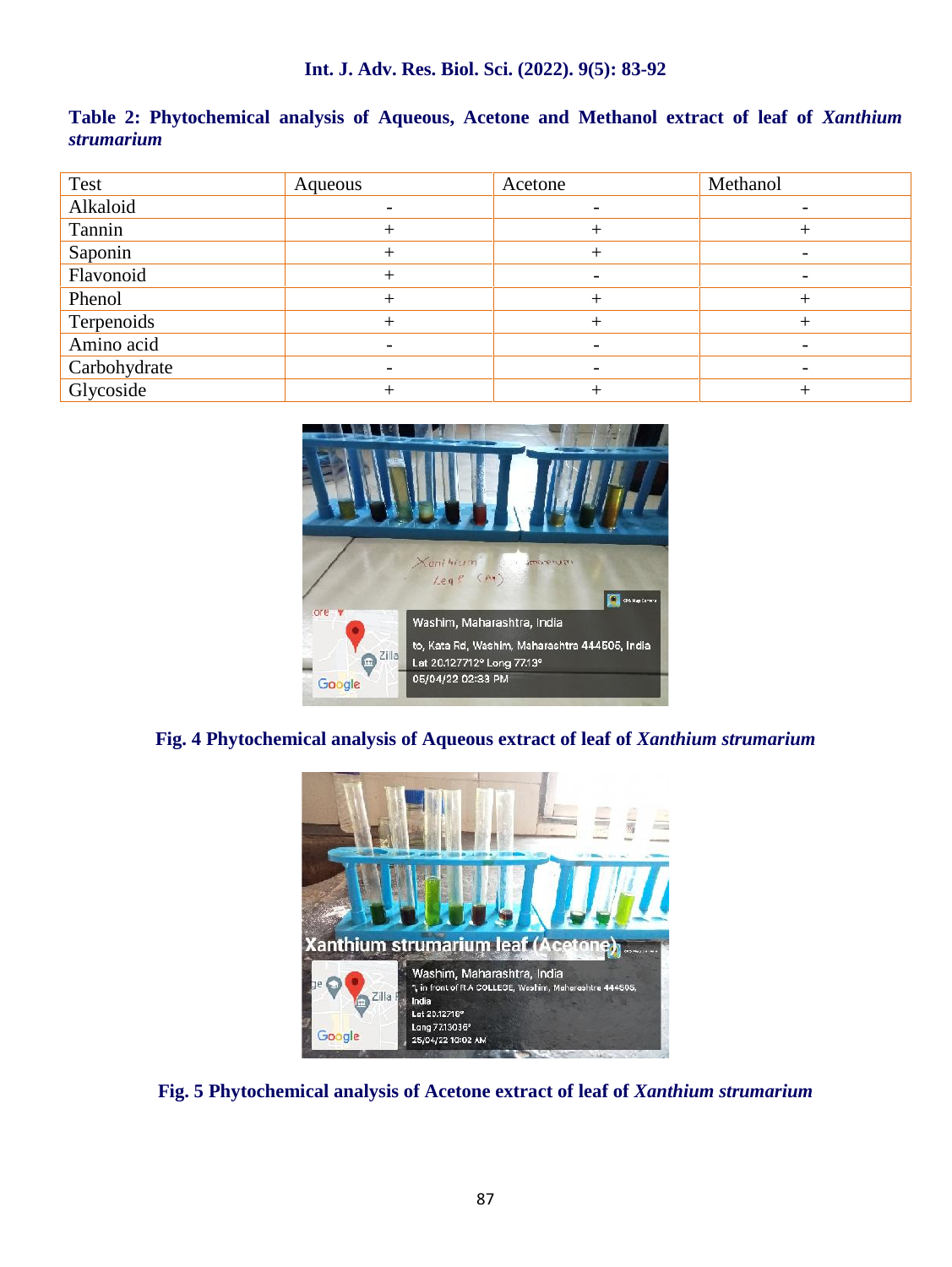## Xanthium strumarium leaf (Methanol) **REVIew Ca** Washim, Maharashtra, India Nigeria to, Kata Rd, Washim, Maharashtra 444505, India Lat 20.127693° Long 77.129671° Google 27/04/22 09:14 AM

### **Int. J. Adv. Res. Biol. Sci. (2022). 9(5): 83-92**

**Fig. 6 Phytochemical analysis of Methanol extract of leaf of** *Xanthium strumarium*

|          | Table 3: Phytochemical analysis of Aqueous, Acetone and Methanol extract of stem of Argemone |  |  |  |  |
|----------|----------------------------------------------------------------------------------------------|--|--|--|--|
| mexicana |                                                                                              |  |  |  |  |

| Test         | Aqueous | Acetone | Methanol                 |
|--------------|---------|---------|--------------------------|
| Alkaloid     |         |         |                          |
| Tannin       |         |         |                          |
| Saponin      |         |         |                          |
| Flavonoid    |         |         |                          |
| Phenol       |         |         |                          |
| Terpenoids   |         |         | $\overline{\phantom{0}}$ |
| Amino acid   |         |         |                          |
| Carbohydrate |         |         |                          |
| Glycoside    |         |         |                          |



**Fig. 7 Phytochemical analysis of Aqueous extract of stem of** *Argemone mexicana*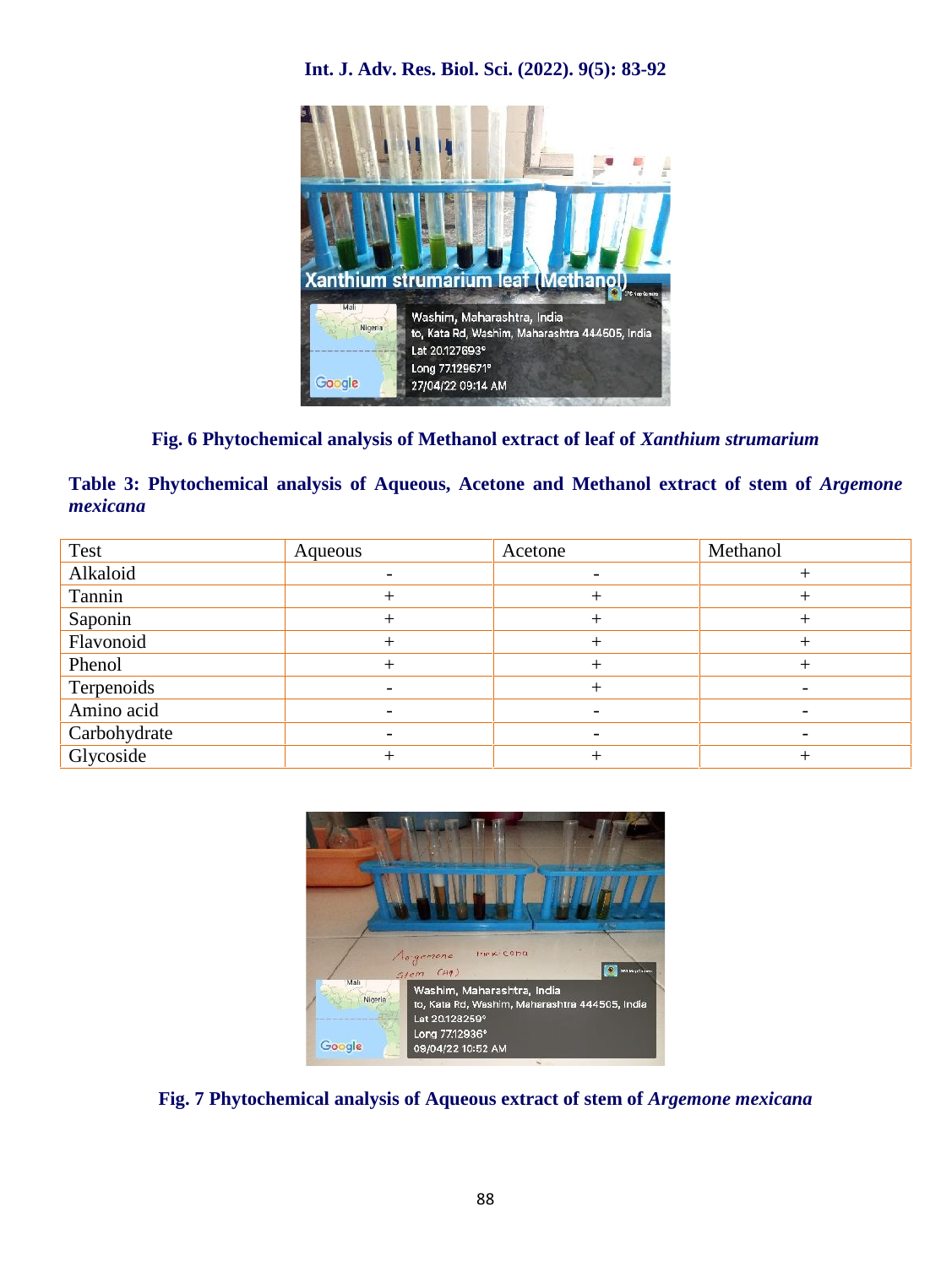

#### **Int. J. Adv. Res. Biol. Sci. (2022). 9(5): 83-92**

**Fig. 8 Phytochemical analysis of Acetone extract of stem of** *Argemone mexicana*



## **Fig. 9 Phytochemical analysis of Methanol extract of stem of** *Argemone mexicana*

### **Table 4: Phytochemical analysis of Aqueous, Acetone and Methanol extract of leaf of** *Argemone mexicana*

| Test         | Aqueous | Acetone | Methanol                 |
|--------------|---------|---------|--------------------------|
| Alkaloid     |         |         |                          |
| Tannin       |         |         |                          |
| Saponin      |         |         |                          |
| Flavonoid    |         |         | $\overline{\phantom{a}}$ |
| Phenol       |         |         |                          |
| Terpenoids   |         |         |                          |
| Amino acid   |         |         | $\overline{\phantom{a}}$ |
| Carbohydrate |         |         |                          |
| Glycoside    |         |         |                          |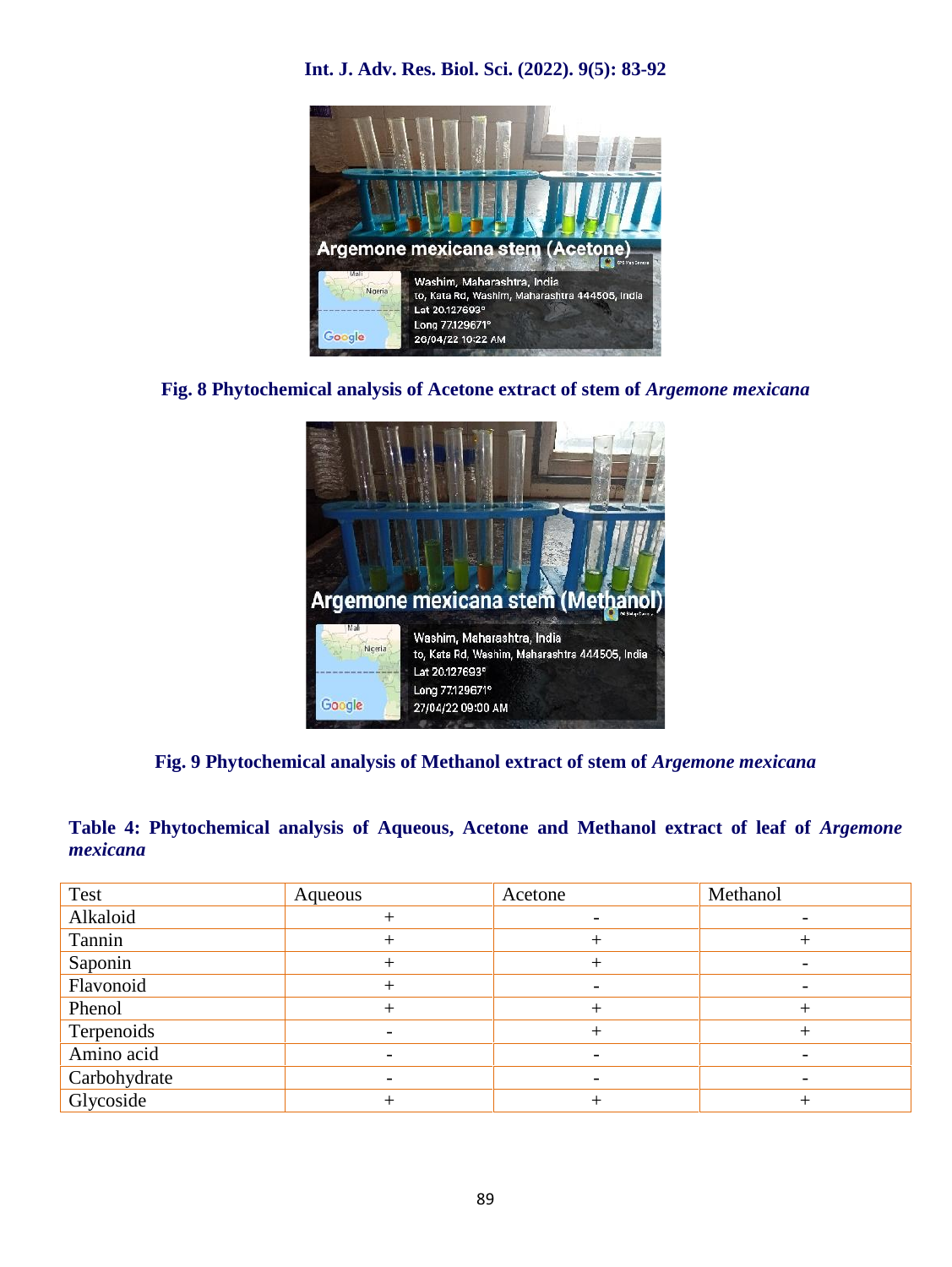



**Fig. 10 Phytochemical analysis of Aqueous extract of leaf of** *Argemone mexicana*



**Fig. 11Phytochemical analysis of Acetone extract of leaf of** *Argemone mexicana*



**Fig. 12 Phytochemical analysis of Methanol extract of leaf of** *Argemone mexicana*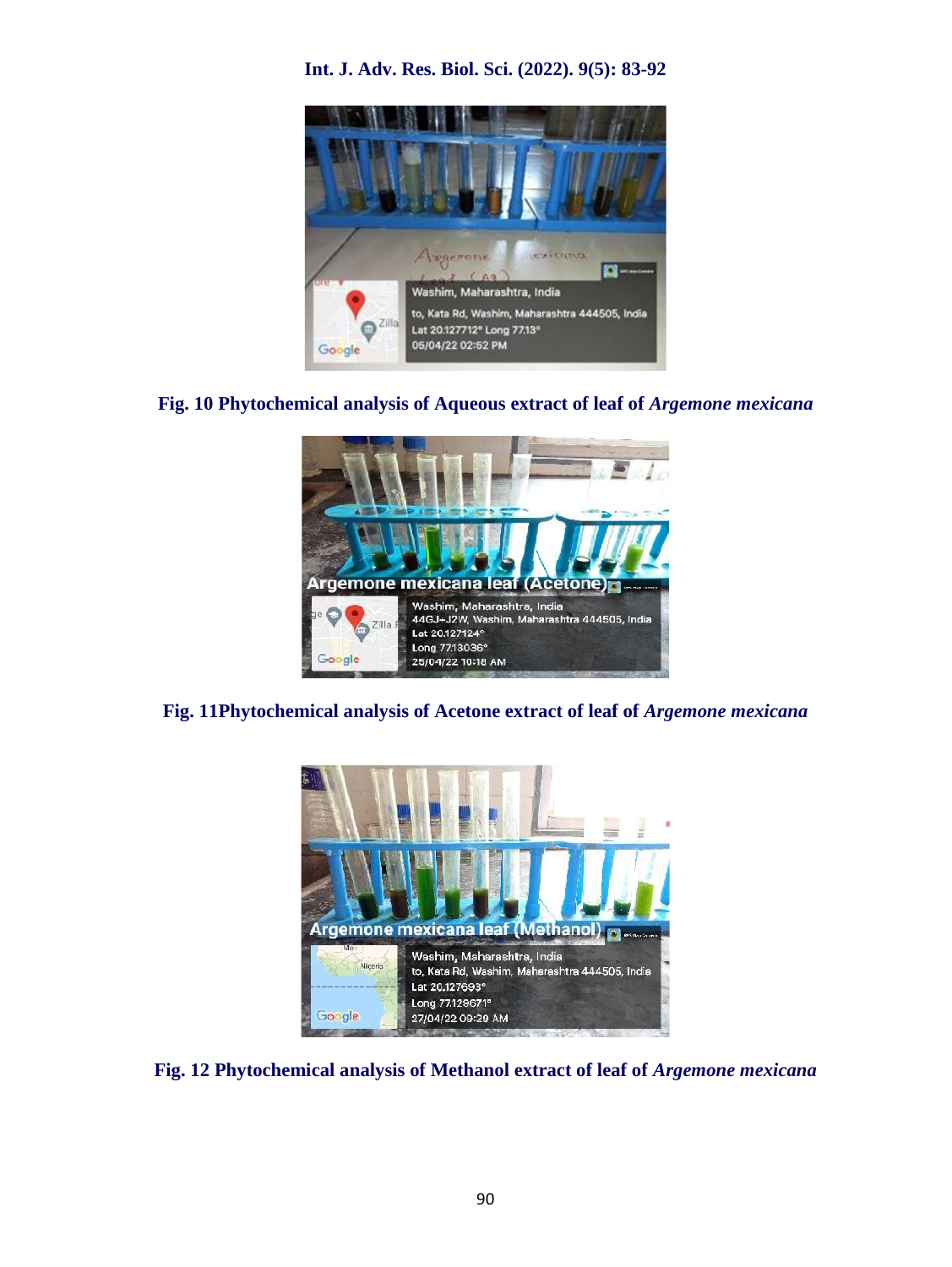## **Conclusion**

The *Xanthium strumarium* and *Argemone mexicana* this plants are source of secondary metabolites and the solvent choice is very<br>important for extraction of Phytochemical from 8. important for extraction of Phytochemical from plants. Medicinal plants are helpful for discovering and Manufacturing of new drugs. The research on *Xanthium strumarium* and *Argemone mexicana* plants which can be medicinally important.

## **References**

- 1. Kumar, A. and Muthuselvam, S. 2009. Analysis of phytochemical constituents and antimicrobial activity of *Aloe vera* L. against Clinical pathogens. World J. Agril.Sc.,5(5): 572-576.
- 2. Oudhia, P. and Tripathi, R.S. 1998. Possibilities of utilization of medicinalweeds to increase the income of the farmers. In: Abstract. NationalSeminar on Medicinal Plant Resources Development, Gandhi Labour Institute, Ahmedabad (India); pp. 3.
- 3. Sastry, T.C.S. and Kavathekar, K.Y. 1990. Plants for reclamation of wastelands. Phl. Publications and Information 13. Directorate, Council for Scientific and Industrial Research, New Delhi (India); 421- 422.
- 4. Mukherjee, A. and Namahata, D. 1990. Medicinal plant lore of the tribals of Sundargarh District, Orissa, Ethnobotany.  $1(2): 57-60.$
- 5. Das, P.K. and Misra, M.K. 1987. Some medicinal plants used by the tribals of Deomali and adjacent areas of Koraput district, Orissa. Indian Journal of Forestry. 10: 301-303.
- 6. Bhattacharjee, I., S.K. Chatterjee, S. Chatterjee and Chandra G. 2006. Antibacterial potential of *Argemone mexicana* solvent extracts against some pathogenic bacteria. MemInst Oswaldo Cruze Rio de Janeiro. 6: 645-648.
- 7. Chopra, P.N., S.L Nayar and Chopra I.C. 1986. Glossary of Indian Medicinal Plants (including the supplement), Council of Scientific and Industrial Research, New Delhi.
- 8. Prusti, A.B. and Mishra A. 2005. Interesting medico-botanical claims by Khouds of Nayagarh district of Orissa. Plant Sci. Res. 27(182): 16-23.
- Alagesaboopathi, C. 2009. Ethnomedicinal plants and their utilization by villagers in Kumaragiri Hills of Salem district of Tamilnadu. India. Aft. J. Tradit. Complement. Altern. Med. 6(3): 222-227.
- 10. Das, G.K. and Murthy, P.N. 2011. Evaluation of *Argemone mexicana* Linn. Leaves for wound healing activity. J. Nat. Prod. Plant Resour. 1(1): 46-56.
- 11. Das, P.K., and Misra M.K. 2011. Some medicinal plants used by the tribals of Deomali and adjacent areas of Koraput district, Orissa. Indian Journal of Forestry. 10: 301-303.
- 12. ChandhuriRai, D., C. Pal andTarafdar C.R. 1985.Lessknown uses of some plants from the tribal areas of Orissa. Bull. Bot. Surv. India. 17: 132-136.
- Kala, C.P. 2005. Ethnomedicinal botany of Apatani in the Eastern Himalayan region of India. J. Ethnobiol. Ethnomedicine. 1: 11.
- 14. Eldridge, J. 1995. Bush medicine intheExumas and Long Island, Bahamas. A field study. Econ. Bot. 29: 317-332.
- 15. Alagesaboopathi, C. 2009.Ethnomedicinal plants and their utilization by villagers in Kumaragiri Hills of Salem district of Tamilnadu, India. Aft. J. Tradit. Complement. Altern. Med. 6(3): 222- 227.
- 16. Panghal, M., V. Arya, S. Yadav, S. Kumar andYadav, J.P. 2010. Indigenous knowledge of medicinal plants used by saperas community of Khetawas, Jhajjar district. Haryana, India. J. Ethnobiot. Ethnomed. 6: 10.